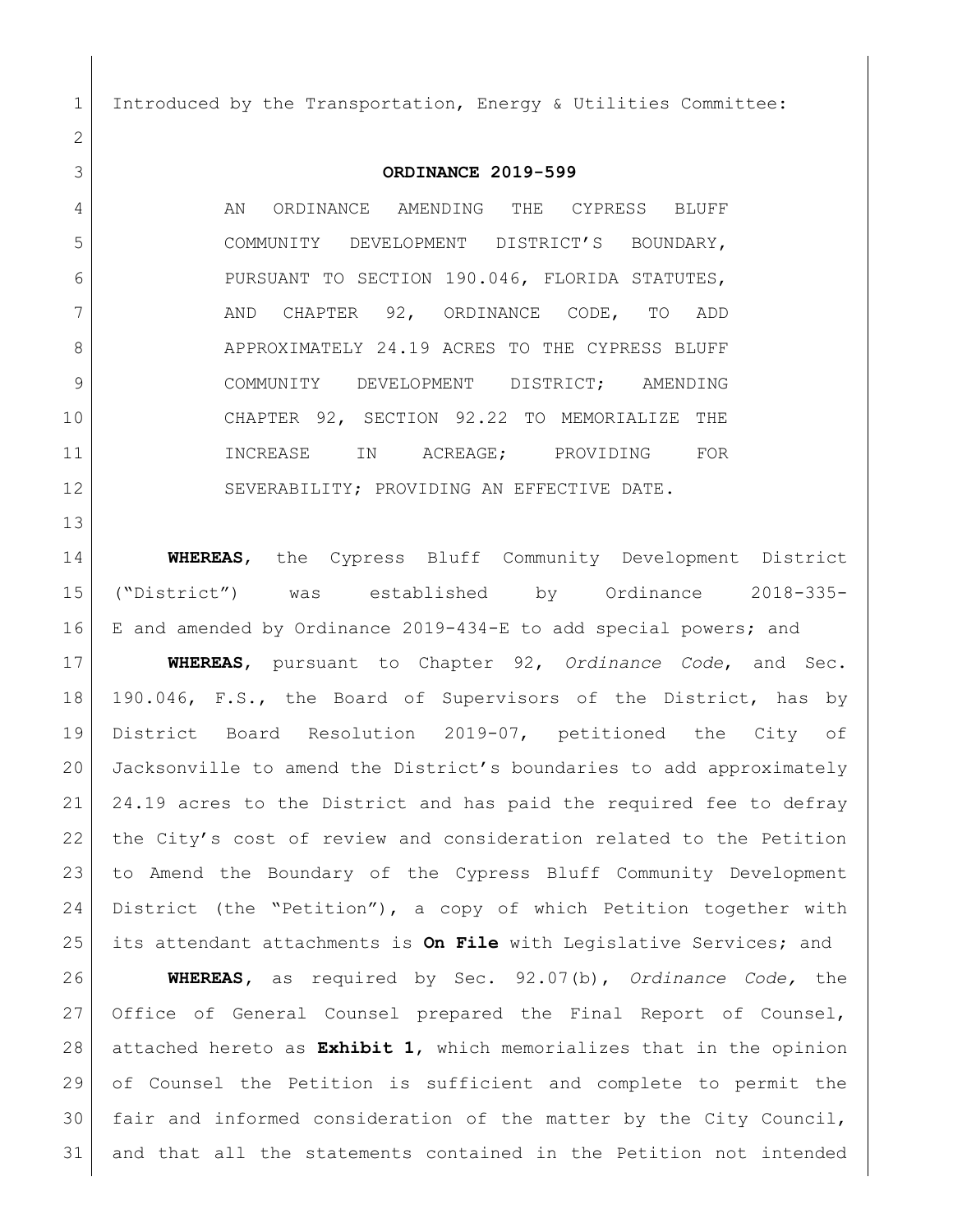to be disposed of by the Planning and Development Department's 2 report and recommendation, were true and correct; and

 **WHEREAS**, the Planning and Development Department has provided its report and recommendation regarding the Petition to the 5 | Transportation, Energy and Utilities Committee; and

 **WHEREAS**, the Council has determined the Petition adequately meets the requirements of Sec. 190.046, F.S. and is therefore 8 complete and sufficient to permit fair and informed review thereof;

 **WHEREAS**, all notice requirements of Ch. 190, F.S., Sec. 92.11, *Ordinance Code*, and other applicable law were complied with, complete notice was timely given, and a public hearing held on the date and time noticed and conducted thereafter in compliance with F.S. Ch. 190, Sec. 92.11, *Ordinance Code*, and all applicable law; and

 **WHEREAS**, in making its fair and informed determination whether to grant or deny the Petition, the Council has considered the Petition in light of the record developed at the public hearing and 18 in relation to the requirements of Sec. 190.046, F.S.; and

 **WHEREAS**, no action taken by the District shall be inconsistent with applicable comprehensive plans, ordinances or regulations of 21 | the City, and whereas all governmental planning, environmental, and land development laws, regulations and ordinances apply to all 23 development of land within, or as otherwise may be undertaken by, 24 the District; and

 **WHEREAS,** based upon the materials submitted by the District, the Council finds there is good reason to grant the request as 27 petitioned therein;

 **BE IT ORDAINED** by the Council of the City of Jacksonville: **Section 1. Boundary.** In accordance with Sec. 190.046, F.S., the City hereby grants the Petition to Amend the Boundary of

Cypress Bluff Community Development District (the "Petition") to add

 $- 2 -$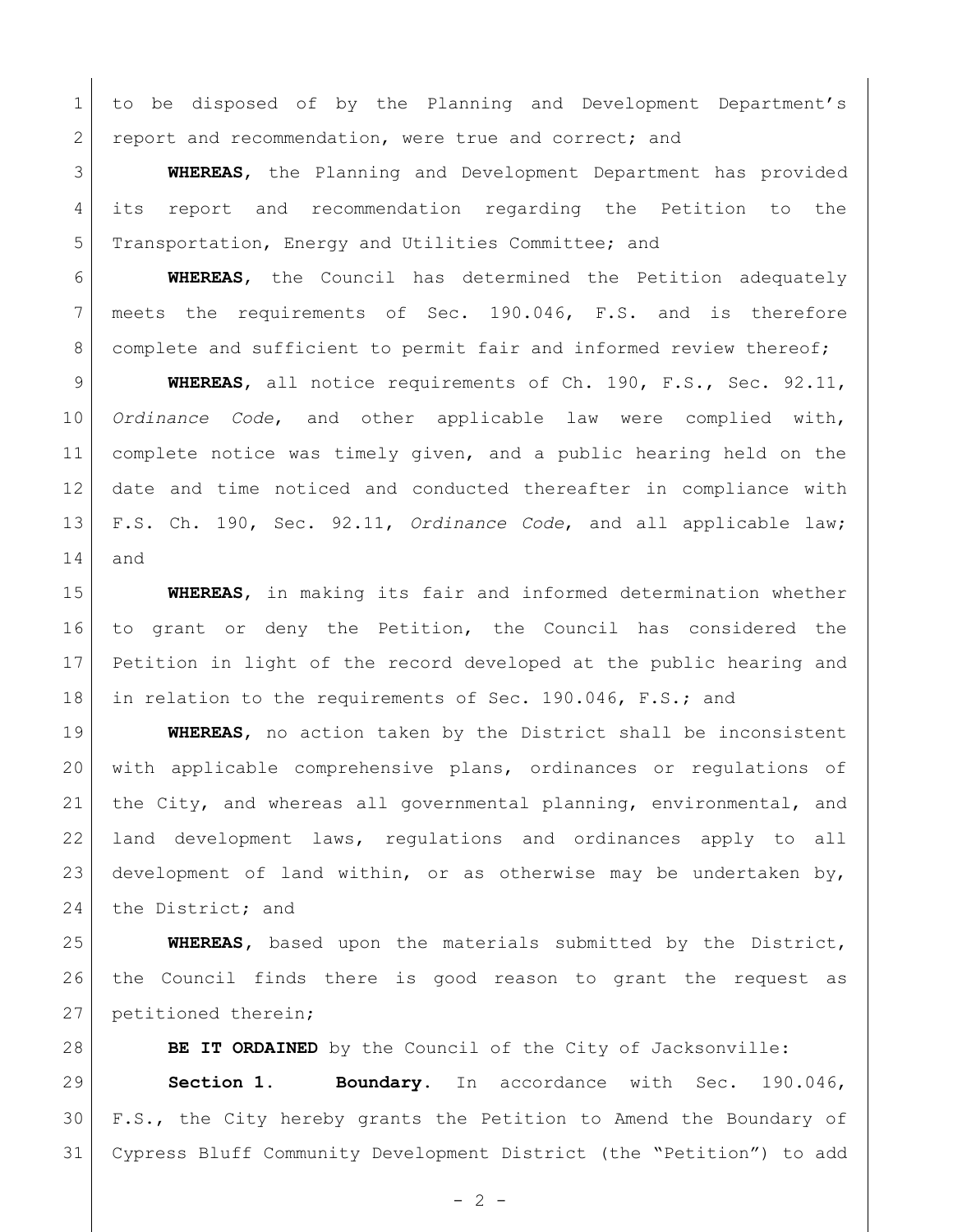1 approximately 24.19 acres to the Cypress Bluff Community Development 2 ("District") as set forth in the legal description incorporated in the Petition **On File** with Legislative Services Division**. Exhibit 2**  4 contains the metes and bounds description of the District boundary, as amended, as well as a general location map of the District, as amended.

 **Section 2. Amending Chapter 92 (Uniform Community Development Districts), Section 92.22 (Existing Community Development Districts),** *Ordinance Code***.** Section 92.22, Ordinance 10 Code, is hereby amended to read as follows:

**Sec. 92.22. - Existing Community Development Districts.** 

12 The following CDDs have been established in the City:

- **\* \* \***
- (16) *Cypress Bluff Community Development District.* The Cypress Bluff Community Development District was established in Ordinance 2018-335. The City granted consent to the Cypress Bluff Community Development District in Ordinance 2019-434-E to exercise the following special powers to 19 plan, establish, acquire, construct or reconstruct, enlarge or extend, equip, operate and maintain additional 21 Systems and facilities for:
- 22 a. parks and facilities for indoor and outdoor **recreational, cultural and educational uses;** and
- 24 b. security, including but not limited to, quardhouses, fences and gates, electronic intrusion detection 26 systems, and patrol cars.

 The boundary was amended to add 24.19 acres pursuant to Ordinance 2019-599-E.

## **\* \* \***

 **Section 3. Severability.** The provisions of this Ordinance are intended to be severable and if any provision is